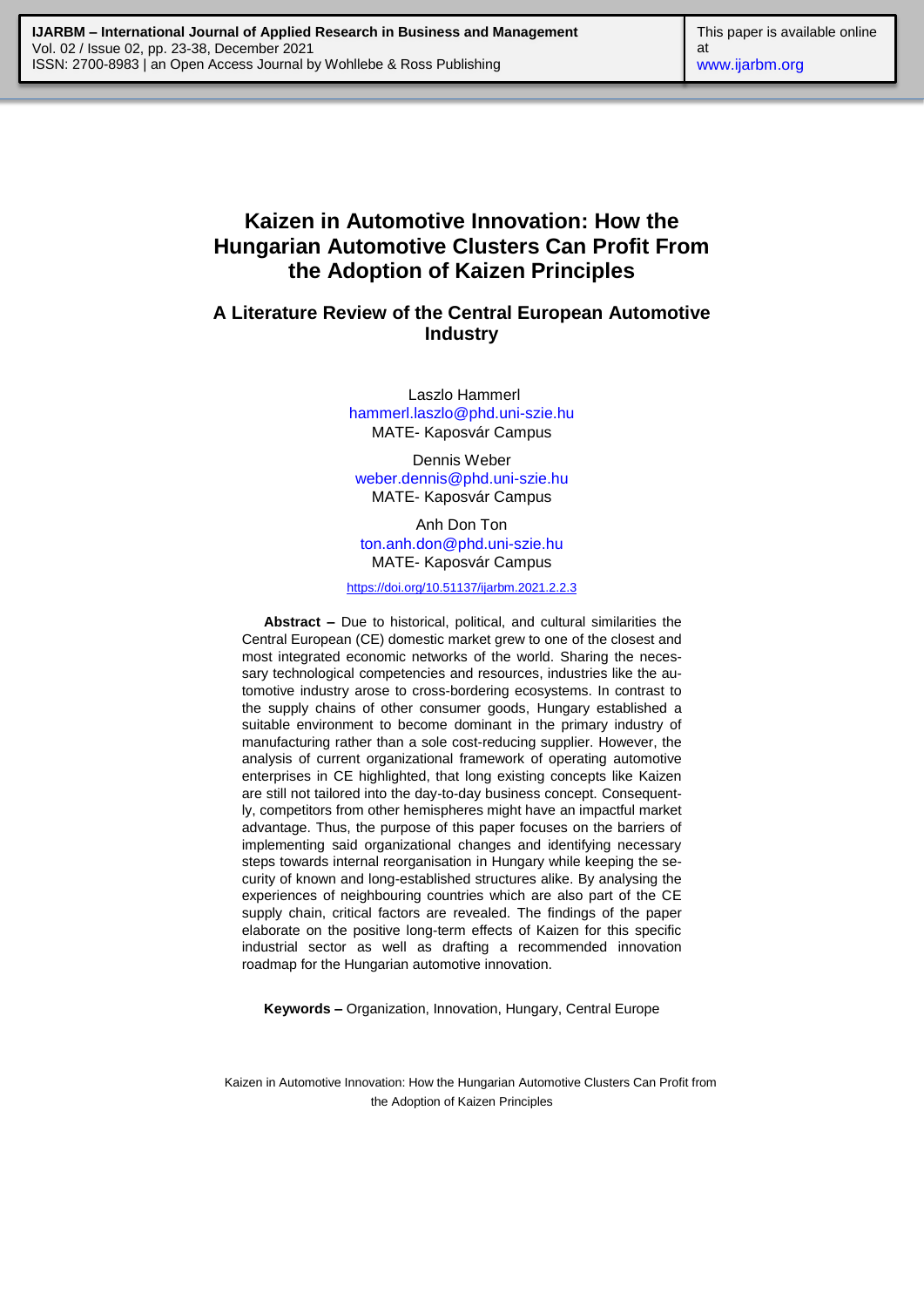### **1 Introduction**

The industrial sector of the Central European automotive manufacturing is manifested by a long tradition of few established competitors and high market entry barriers. These formerly middle-sized businesses expanded to international enterprises, offering a diverse range of products and services in the mobility and financial segment. The thorough protection of domestic assets, beginning in the  $20<sup>th</sup>$  century and lasting to this day, results in an extensive laissez-faire policy regarding governmental regulations (Dmytriiev et al., 2019). Consequently, the successful market launch of new automotive products is not implicitly accompanied by long lasting radical scientific insights. This perception of innovation shaped the strategic decision making, as automotive manufacturers and especially their accompanying suppliers adopted the philosophy of incremental innovation, fearing the lack of demand and interest in certain capital-intensive research projects (Kshirsagar et al., 2014).

Since the liberation of European markets after the Cold war, many (from a political definition) Eastern European countries became potential markets and manufacturing hubs for a range of industrial sectors. Hungary, having a long and deep industrial, cultural, and infrastructural interconnectivity in Central Europe, quickly gained the attention of Central European, mostly German, automotive manufacturers, due to the proximity, the labour force and the FDI promoting local administration. Consequently, many Hungarian cities, most notably Kecskemét, Győr and soon Debrecen established headquarters, going so far as surpassing the production capabilities at their original bases (Audi Hungaria Zrt., n.d.). To promote synergy between local institutions and reduce both complexity, costs, and disruptive factors, the concept of regionally interconnected industrial centres, so-called innovation clusters, were established (Danieles, 2017).

The rising political importance of ecological and ethical sustainability resulted in strict regulations on the automotive industry, most prominently issued by the European Commission. Long-lasting legal setbacks and the rising market share of external manufacturers from overseas compelled the European automotive industry to realize the potential of new technologies. Still entangled with the strategy of low risk, but secure reward, the hesitation of said manufacturers was revealed, who instead of radical change agitated for a slow and controlled change of business (Wengel & Shapira, 2004).

The necessary organizational framework of slow, but steady organizational restructuring from within, might be crucial for a prospective enterprisewide approach to innovation. Said concept is associated with the Japanese concept of Kaizen which gained a lot of popularity in the 1990's. European companies acknowledged the positive effects of the concept early on, nevertheless, the learnings were only partially applied. This paper discusses whether the organizational model of Kaizen could help introduce successful product innovations on the consumer market, while maintaining or even expanding market shares and avoiding the risks of radical innovation.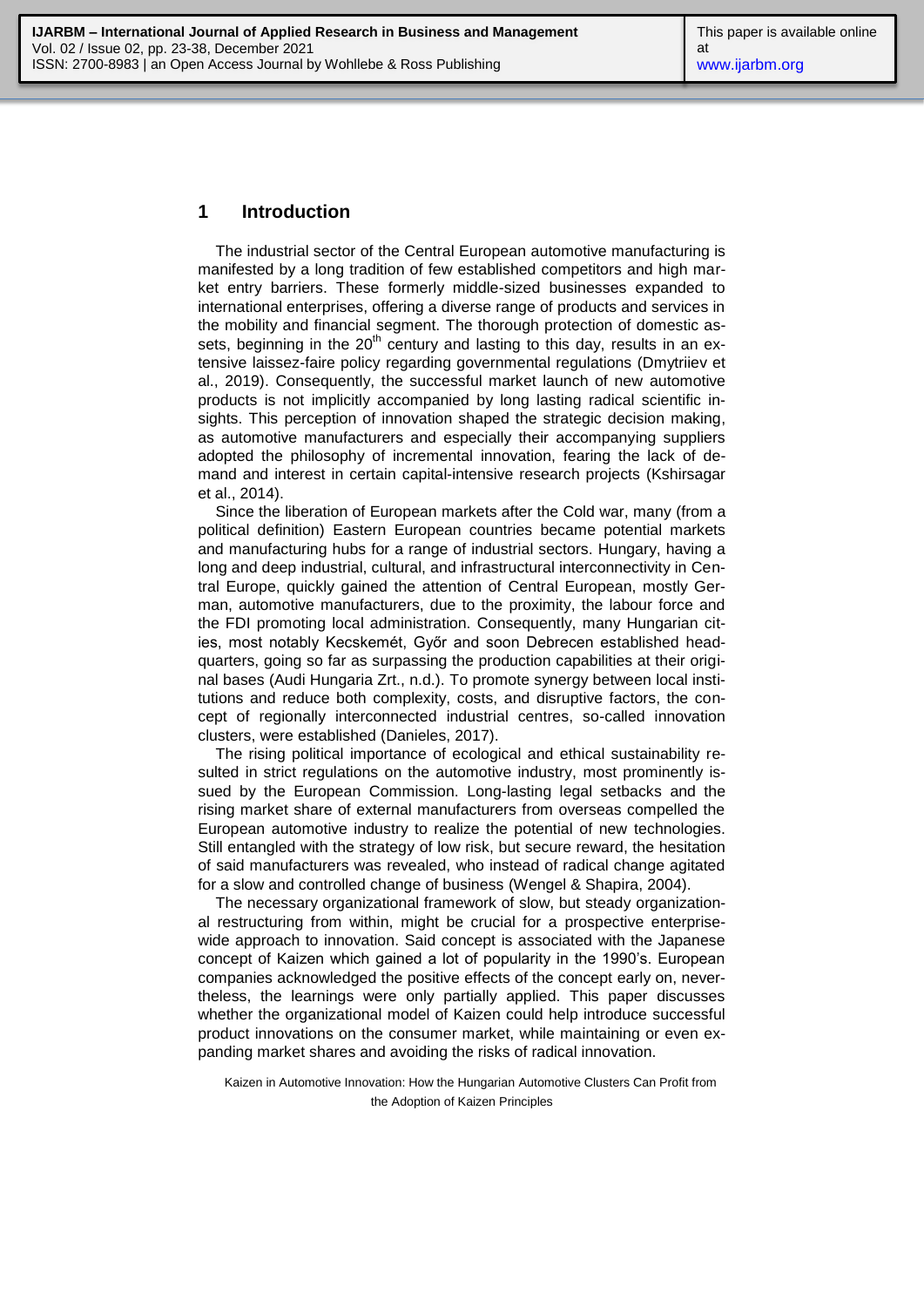# **2 Methodology**

The literature review starts with evaluating the development and effects of the Kaizen concept, essentially defining its principles, starting from the origins up to the status quo. The databases ResearchGate and ScienceDirect were screened for the keyword "KAIZEN automotive", solely focusing on characteristics of said concept.

To ensure the successful implementation the emerging necessity of individual adjustment to the local and regional framework is a key requirement. Hence, the characteristics of the Central European automotive ecosystems in neighbouring countries of Hungary are discussed, focusing extensively on the role and output of small and medium enterprises and their relevance for long-term innovation. Evaluated research data concentrated on aspects of "Central European Automotive KAIZEN" as well as individual focus on "Hungarian automotive organization".

The internal research culture of automotive manufacturers causes the measurability of their insights to be hidden in their first stage. Due to the quite recent establishment of automotive production, supplying and research in the Carpathian basin, the geographic neighbours of the Hungarian automotive industry, namely the Austrian and the Romanian enterprises, were analysed, focusing on "Austrian Automotive Kaizen" and "Romanian Automotive Kaizen", respectively. Other neighbouring countries with automotive history like the Czech Republic, Slovakia and Poland were also taken into consideration, however, did not yield enough research insights or focused on different approaches regarding automotive development.

Lastly the concept of innovation was integrated, as organizational changes directly influence the innovativeness of the whole enterprise. Keywords included "Hungarian automotive innovation", "Central European Automotive innovation" and similar. Seldomly, public information was used to underline basic statements, as the high up-to-dateness of certain developments is not reflected in publicly esteemed research yet.

# **3 Literature Analysis**

### **3.1 Concept of Kaizen**

The concept of Kaizen originated from the Japanese manufacturing concept of improving the current operational sequences steadily. Instead of uncoordinated and sudden drastic changes, small, but significant changes should be enabled continuously. This change of handling organizational change is acknowledged to be a good foundation for succeeding and keeping a competitive benefit in unforeseeable and insecure economic developments. For strategic success, communication and enterprise-wide understanding and support of the proposed strategy is essential. Moreover, the implementation of monitoring and measuring systems is mandatory, to sup-

Kaizen in Automotive Innovation: How the Hungarian Automotive Clusters Can Profit from the Adoption of Kaizen Principles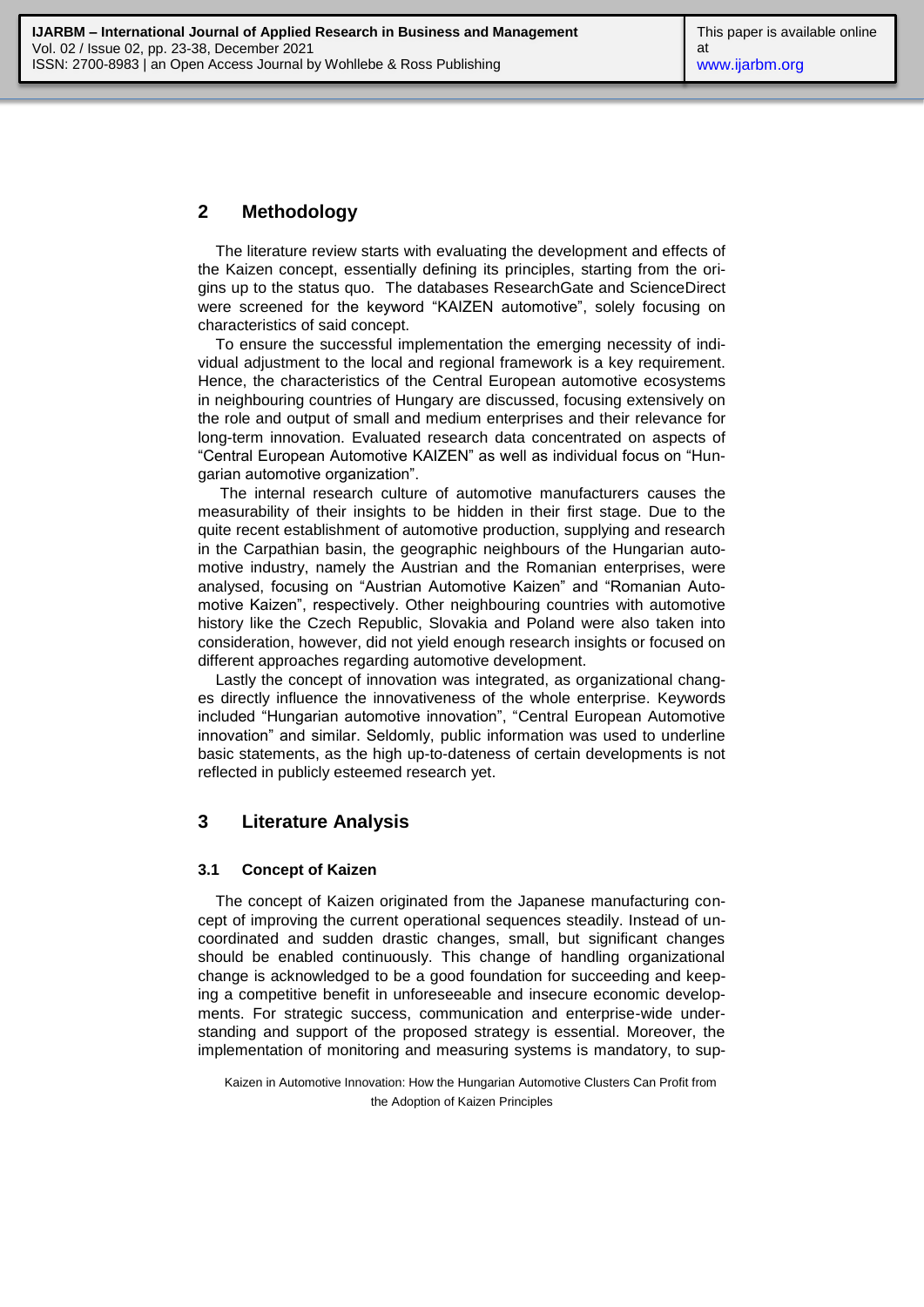port the establishing of new changes while simultaneously ensuring the adaptation for future projects (Bessant & Francis, 1999).

To guarantee a successful business cycle following the principles of kaizen, all involved personnel of a company are coordinated to stop their current tasks as soon as they encounter any misbehaviour or unwanted process. Instead of a solution proposed and enforced by upper management, the employee and his team are getting together to suggest an improvement or resolution countering the current negative event. The founding fathers of kaizen anticipated the model to be implemented in the daily life and everyday thinking of the stakeholders, not just as a workplace principal. The improvement of customer needs and requirements is seen as the final aspiration (Helmold, 2020).

The key qualitative attribute to support such incremental changes is the build-up of necessary tools and human resources. Instead of simple acquisitions of assets like purchasing innovative or successful enterprises, kaizen emphasizes the internal establishment of an individual company-ecosystem of continuous improvement (CI). This integration of new and adequate changes requires a multidimensional and multi-layered communication network, including aims and sub-goals for all stakeholders. The decisive parameter for the success of kaizen is the effectiveness of pre-event communication to share all future aims in the enterprise. These aims are tied to learning processes, achieved individually through specific training measures to the staff, which is organized and CI groups with identified and measurable targets (Doolen et al., 2008).

To further promote the support of idea management systems, potential ideas are split into different categories. All these measures need to be adopted to an enterprise-wide routine to result in long-lasting effects.

These categories include:

- accepted and officially recognized improvements, which cannot be put in effect immediately
- ideas, which are considered and carried out immediately
- ideas, that need the support of specific experts
- ideas, which surpass the smaller structure of CI groups and need a reorganization and integration of multiple groups

To increase the efforts of every individual to contribute to an effective kaizen approach, tribute systems, including awards or other appreciations need to be established. The recognition of a suggestion is proposed to a committee, which then ranks the proposal into the mentioned categories and evaluates the possible positive economic benefit the company receives through the change. Besides monetary profit, the change of current processes also results in simpler and faster work processes for all members of the organization.

A case study of a Japanese conglomerate in automotive manufacturing, which adapted the principles of kaizen Burnes (2004) identified that the methodical approach of Kaizen is split up into a multitude of so-called action spaces. The operative business is kept in check by daily reviews, which in-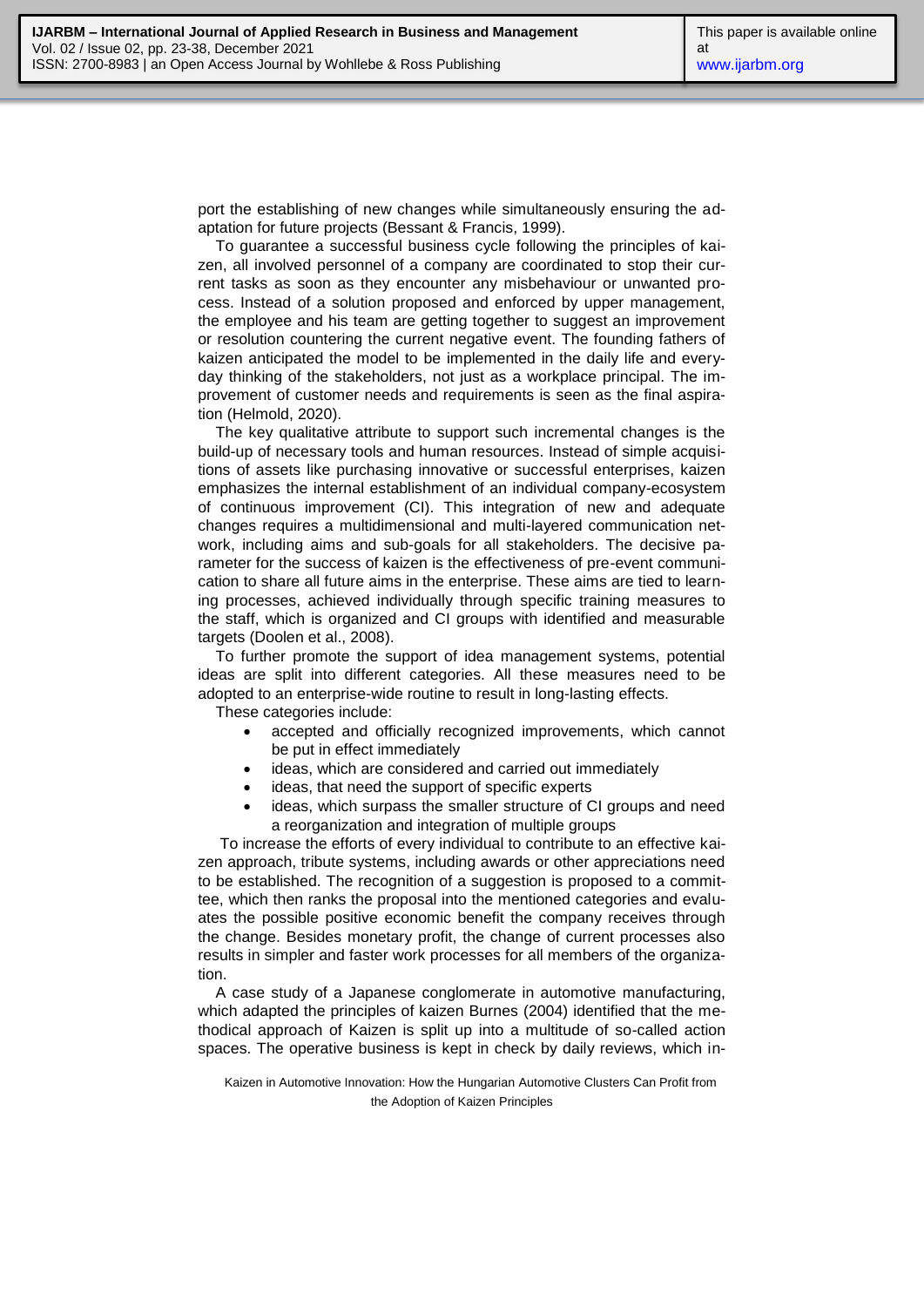clude the local representative to question and intervene the current business flow and identify potential improvements. Simultaneously the individual teams are subdivided into task forces (so-called "quality circles"), scheduled with direct and specific quality-orientated assignments. Exemplary assignments are kept in one-point-lessons and would be inspired by "zeroorientation", interweaving concepts of zero waste, zero accidents, zero deficient products into permanent policies. Defining the right questions is crucial for the successful decision making inside the team, therefore issues are resolved differently to the more common practice. Instead of identifying the responsibility or interpersonal debates, all focus is put on the resolving of nuisance. With the support of predefined principles, a simple action framework is put into place (Helmold, 2020).

This step-by-step approach ensures that change is implemented constantly and slowly, rather than radically, effectively avoiding the potential administrative chaos or uncertainty among the workforces.

Further development in the management concept of kaizen emphasizes the crucial necessity of clear targets. The sudden and emergent realization of companies to implement radical change results in over 60% of change management efforts to fail. The lack of clarity, whether changes should or even can be planned or should rather follow a "learning by doing" mentality is predetermined to lead to a failure of impactful internal change. Especially radical changes, which shall be implemented in short time frames, prove to be a lot more destructive than maintaining the current strategy.

The concept of kaizen proposes a well-balanced approach, where emergent and radical changes complement the slow and planned strategy. To be open to rethinking concepts, open-ended experimental projects are put on the agenda. Leaders and specialists often find themselves difficult with a change in their decision-making behaviour. Innovating the conceptualization and handling of occurring events by leaving the traditional path increases the willingness for change as a bottom-up strategy. The dismantlement of strict boundaries allows the modification of structures inside the organization and consequently the enterprise culture.

Nevertheless, the strategic concept of change shall not be undermined. As emergent change is often local and not applied to the complete enterprise, mechanics must be introduced to ensure an organization-wide approach. This revolves around quick and coordinated mechanisms that involve the majority of employees and counting on their (previously gained) support. This last step takes significant intuition, as social, legal, and cultural shifts vary from department to department. Through the synergy between untamed and controlled actions of change the proposed concept of kaizen can adapt to all prospective entrepreneurial and market challenges (Burnes, 2004).

The described approach is highly dependent on the interactivity and commitment of the staff, further supported by regular motivation events and rewards for voluntary sign-up. All these measures open huge long-term profits for the company, as all members are trained on the same level of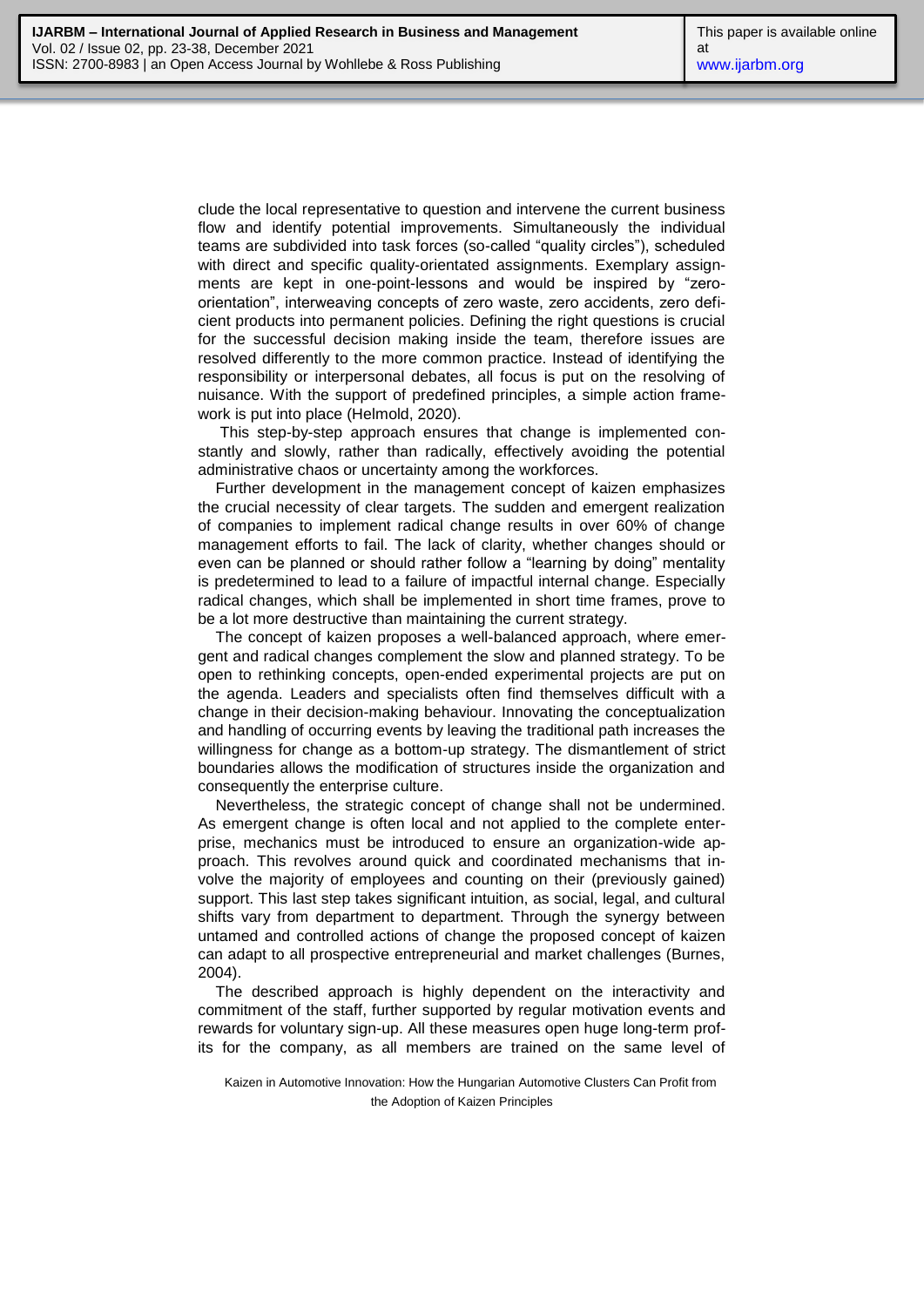knowledge, while facilitating individual input and concepts to boost the overall effectiveness. The build-up of lasting core competencies further helps building up unique selling points (Aoki, 2008). Accomplishing the mindset and securing the support and readiness during the whole internal supply chain, improves the stability and resistance against external disruption while integrating modern human resource concepts like work-life-balance approaches and similar. Consequently, internal social securities can be established as every single upskilled employee concentrates and generates irreplaceable knowledge, which is fundamentally necessary for the innovation capability of the said enterprise. Additionally, manufacturing expense factors can be fundamentally decreased, as both labour productivity and the risk of error margins can be diminished (Chapman et al., 1997).

The general concepts of kaizen are commonly known and established among manufacturing industries, however there is no strictly defined code of practice, how to implement all mechanics into an already established enterprise with multiple headquarters worldwide. As a result, the mentioned processes are mostly only partially and company-exclusively developed. Often the concept boundaries of total quality management (TQM) and kaizen are not distinguished very precisely either (Brunet & New, 2003). Additionally, both TQM and kaizen do not offer direct, short time effects on financial metrics like return on assets or earnings on shareholder value. This vagueness can quickly result in a misjudgement of the effectiveness of kaizen and similar, as short-term financial gains are receiving larger focuses than long-term internal growth. The rise of conflicting interest peaks into a daily paralyzing disorientation between external demands for higher performance and internal attempts of incremental change. Missing immediate benchmarks in the department of sales and margins often lead to the definitive discard of further kaizen led projects (Chapman et al., 1997).

#### **3.2 European Automotive Suppliers and Their Way of Implementing Kaizen**

Originating from the Japanese automotive manufacturing environment, Kaizen was quickly identified as a recognizable competitive edge over traditionally operating German manufacturers (de Meyer, 1998). Additionally, automotive suppliers gained a dominant role in the matter of development of innovative technical components and the cross functionality among them. The legal, social, and economic demand for new products, especially in hybrid and pure electric propulsion, demanded high level expertise. These areas of investment were untapped by the German automotive industry for a long time, which promoted the development of established technologies like Diesel propulsion.

The market of European automotive suppliers is shared by a huge variety of small and medium sized enterprises (SMEs), that all specialize on very distinctive and concrete mobility solutions, rather than on a wide range of products. The dependence on the demand of their few, but profitable Ger-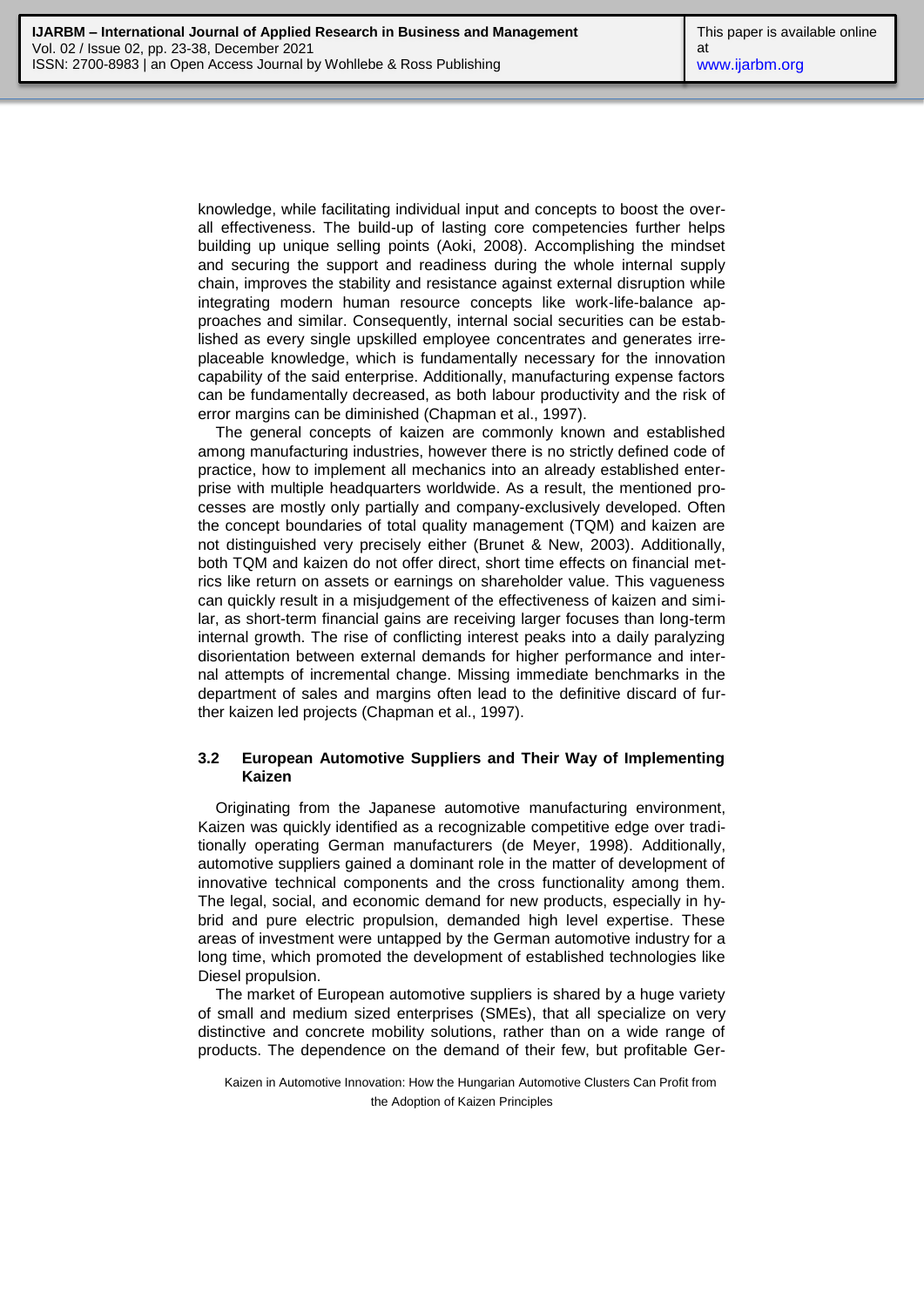man customers (namely Daimler, BMW, and Volkswagen) impacted the corporate culture of these SMEs permanently and results in a dependence asymmetry (Ma et al., 2021). Short-term profitability became the dominant and decisive strategy. Nevertheless, these SMEs are facing the same radical changes of market behaviour as their customers. The danger of mismanagement or bankruptcy has an even more destructive potential on their business, as they are not capable of enduring long terms of profit loss- both due to the general cost-value ratio of SMEs and the high peer pressure exercised by the market dominance of their customers.



**Figure 1:** Difference between classic innovation and KAIZEN, own table, content graphics based on the research of Helmold, 2020

From the view of innovation management SMEs involved in the automotive sector exclusively concentrate on product innovations. These result in new, technically innovative product solutions that offer a high chance of financially successful retail. Main drivers are temporary technological monopolies through pioneering profits. As Helmold (2020) points out (Figure 1) the classic concept of innovation is seen as a combination of amplified changes, resulting in high financial costs and potential risks of permanent, long lasting negative effects.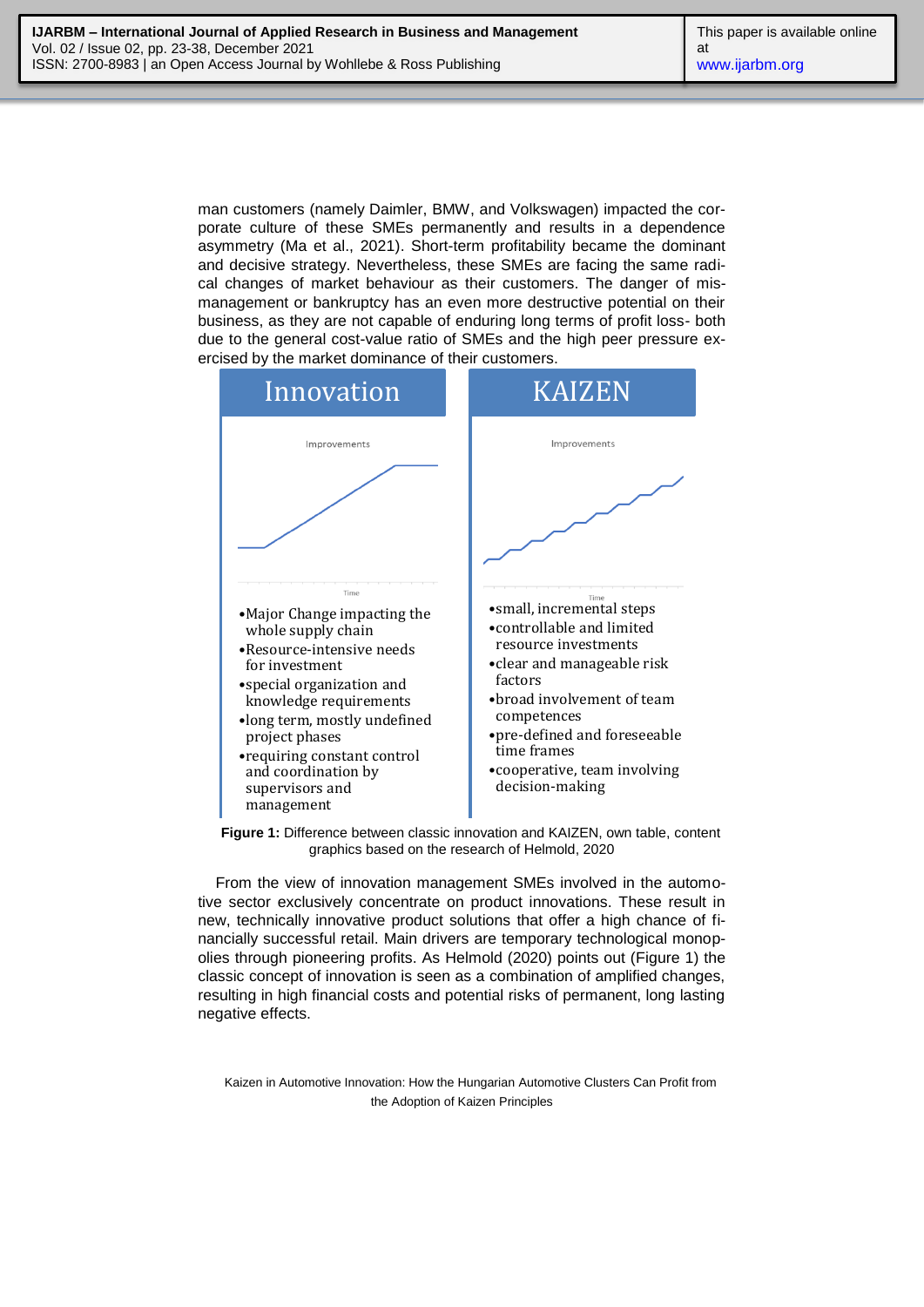So-called process innovations, which question the status quo of processes and decision-making inside the company are seldomly assessed, as they are falsely deemed not pivotal enough to make an impact (Simms et al., 2021). Consequently, SMEs evaluate strategic reorientations as high risks. This false conclusion can result in a fatal development, where every new product design determines whether the company will be sustainable or fail in the long run. The implementation of organizational approaches like Kaizen are urgently advisable, as they reduce the pressure to perform from single product projects to the organization, which involves more knowledge, risk assessment and a higher chance for both incremental and radical innovation inside the strict boundaries of automotive economics. Meanwhile social dangers, provoked through recessions, like short-time work or labour leasing are reduced as employees are not seen as mere cost factors but as highly valuable assets generating unique innovation inside the company (Veres et al., 2018).

Kaizen, as one of the leading process innovations already applied by the original equipment manufacturers (OEM), promotes a solution-based manner, whereby the innovative thinking is applied via a holistic approach all along the supply chain (Bashkite et al., 2014).

#### **3.3 The Role of Innovation in Central European Automotive SMEs**

To analyse the potential of Kaizen upon the recently established knowhow-rich industry of automotive manufacturing in Hungary, it is essential to look at neighbouring European partners, already familiar within this business field. Hereinafter two case studies of SMEs involved in the automotive sector are presented.

### **3.3.1 The Austrian Automotive SMEs**

The Austrian automotive commitment quantified with ca. 17 billion  $\epsilon$  of business volume in 2018, is mainly relying on supplying the German OEMs, closely located in Southern Germany. The infrastructural proximity and formerly lower net income in Austria facilitated the restructuring of many existing Austrian businesses to diversify their product portfolio in the sectors of synthetics, textiles, and rubber. This concept resulted in Austria developing into a so-called extended workbench, meaning that all strategic decisions are made by the external OEMs outside of the national borders. Binding around 75.000 unionized workers, this sector is the second most important industrial cornerstone of the Austrian economy (Statista, 2019/2020).

Due to strict social regulations, a sudden and disruptive change of production could inquire for a complete reorientation. Furthermore, this might result in an immediate halt of current manufacturing projects, as most local businesses are relying on the current technological level of combustion engines. While a total conversion of the manufacturing commodities regarding social and ecological terms is requested from parts of society and some political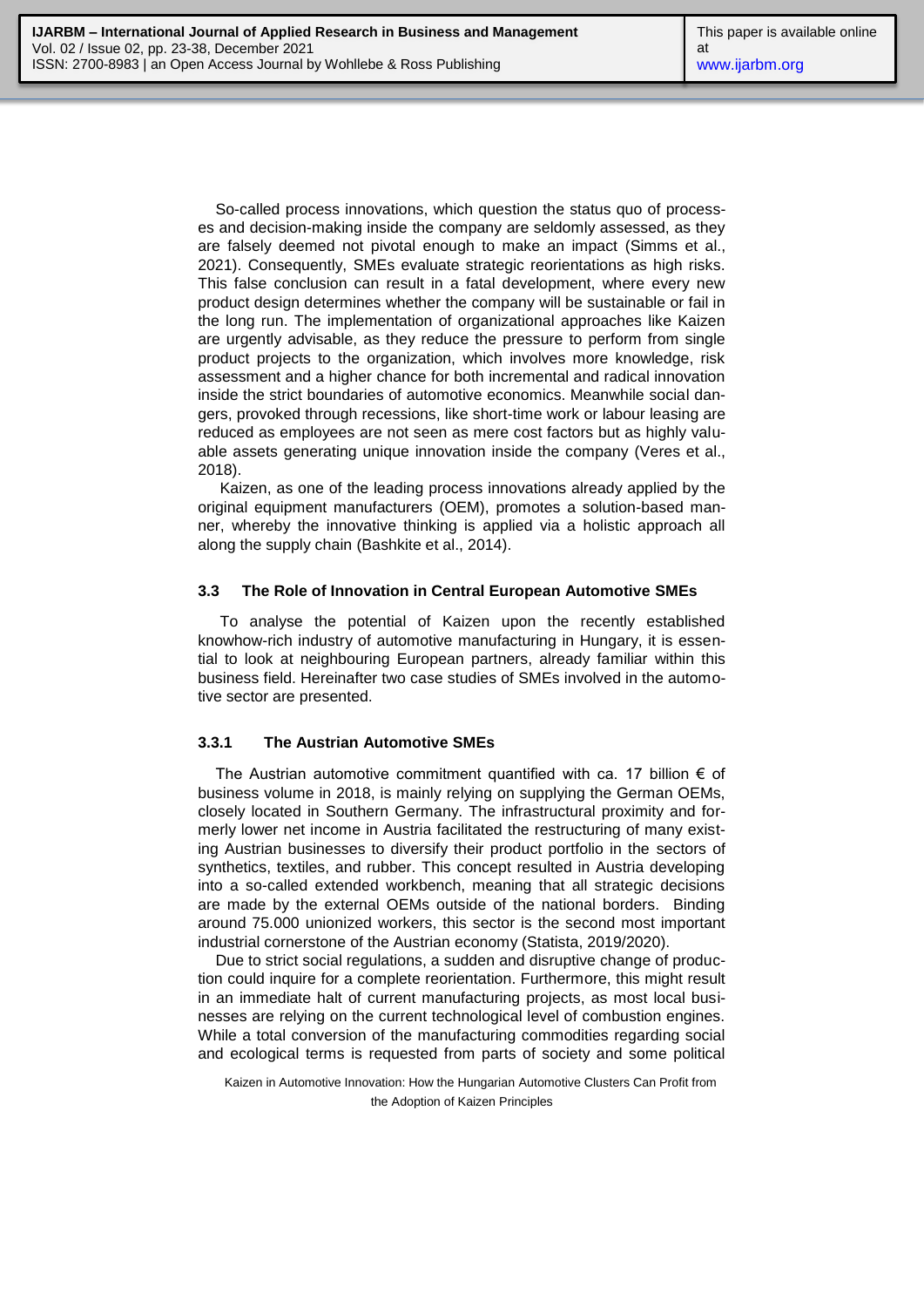institutions alike, a strictly ecologically compatible and sustainable strategy contradicts the present profit-orientated system. The high importance of the automotive sector for the Austrian gross domestic product causes the automotive industry to face the potential conflicts emerging from the different economic, employment and ecological policies and interests. Additionally, the high dependency from the German OEMs severely limits the negotiating power of said suppliers. The marginal amount of end customers forces the SMEs to comply with the strict dictated requisitions. This power asymmetry hinders the possibility of free development into other business fields and the large amount of supplier competition can quickly result in a loss of new orders (Ludwig & Simon, 2019).

Lastly, the high commitment of incremental technological innovation reduces the willingness and the openness to adapt completely new products. Lock-in effects arise through the sheer number of efforts already put in a specific technological field. As a result, many managements refuse to acknowledge the pursuit of complete restructuring of mobility, especially of social and environmental origin, in fear of being "stuck in the middle", possibly ending in a jack of all trades, but outcompeted by smaller but more developed rivals (Pichler et al., 2021).

The case study of Högelsberger et al. (2020) concluded the following pains and the possible gain of Austrian automotive SMEs regarding radical innovation (Table 1).

| Limiting factor: lack of perspective for new technologies in the management |                                                                         |
|-----------------------------------------------------------------------------|-------------------------------------------------------------------------|
|                                                                             | social employment protection                                            |
|                                                                             | high confidence in ecological modernization of combustion technology    |
|                                                                             | supposedly high potential for optimization                              |
|                                                                             | disbelief in extensive mobility turnaround                              |
|                                                                             | strategic transformation should only take place incrementally and       |
|                                                                             | inside the current technology branch                                    |
|                                                                             | fear of workforce dismissal due to loss of manufacturing complexity     |
|                                                                             | protections of qualifications and know-how                              |
|                                                                             | social insecurity: current customer segments might not approve the new  |
|                                                                             | product                                                                 |
|                                                                             | New technologies seen as complementary product rather than as a substi- |
|                                                                             | tute                                                                    |

Table 1: Obstacles of successful Kaizen in the Austrian automotive SME environment

### **3.3.2 The Romanian Automotive SMEs**

Romania offers a long tradition of automotive manufacturing since the 2nd half of the 20th century. After the collapse of the Eastern Bloc many western European manufacturers showed deep interest in the production plants and the adjacent know-how and manpower. Similar to other EU countries, the Romanian government restructured its long-term energetic strategies in fa-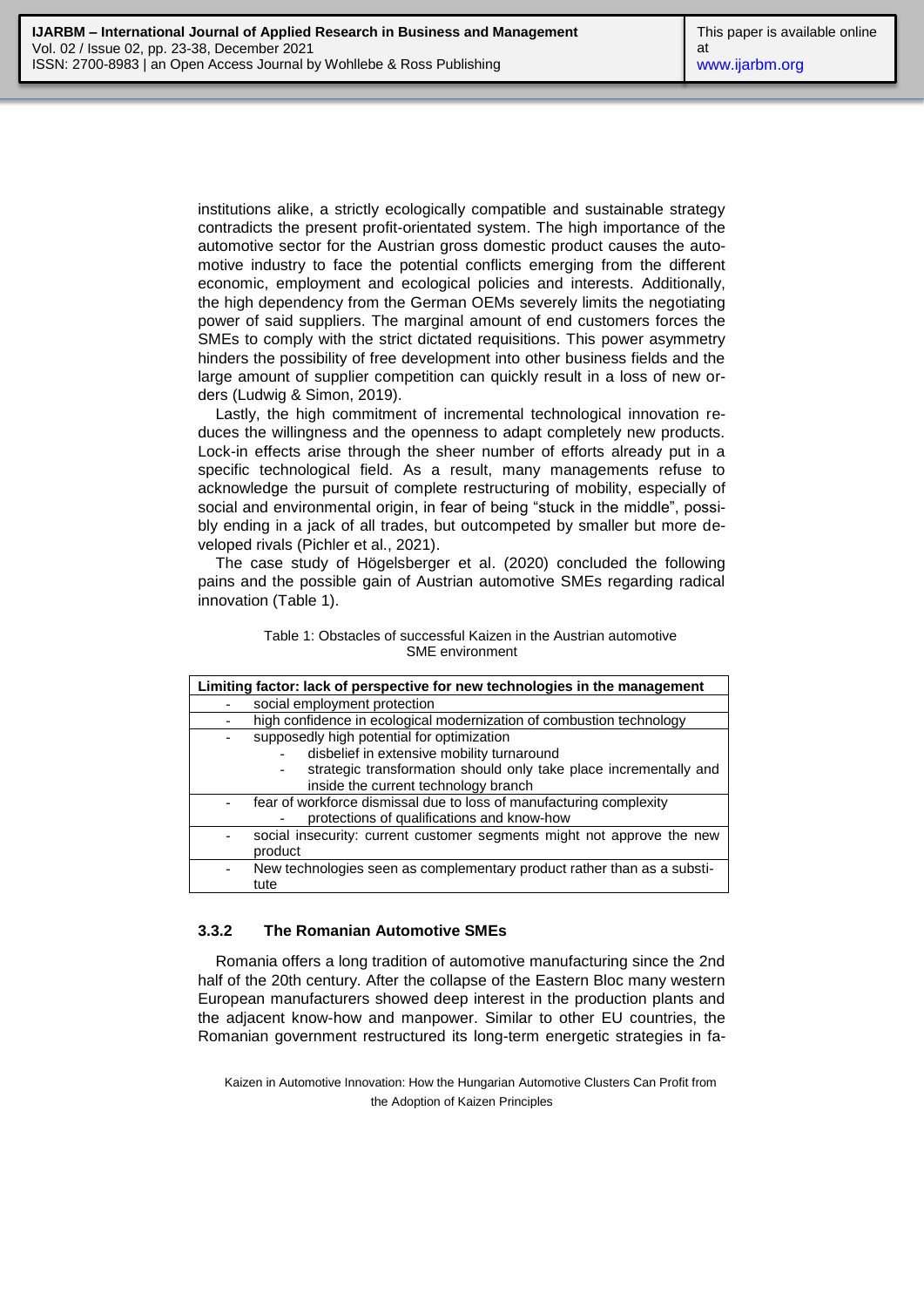vour of promoting both the production as well as the consumption towards revolutionary electric vehicles (Varga, 2013).

Popescu (2015) analysed how cross-border EU cooperation in the automotive sector can succeed with the Kaizen and compete on an international level against economic and structural challenges. With the concept of Kaizen, obstacles like cultural gaps could be overcome and with the quick access to foreign know-how the new fusion could have a competitive edge over the local competitors. Further strategic and organizational models could be accessed and implemented; concepts originating from Japanese automotive manufacturing, like lean thinking and the adoption of the 5S model could be built upon the Kaizen fundament.

Latest methods and concepts, originating from the principles of Kaizen highlight the potential in Romanian companies' event today, as straightforward and easily implementable changes in the daily business procedure increased the material efficiency, reduced waste, drastically reduced the space and time budget necessary while still increasing the productive efficiency by a considerable rate (Ioana et al., 2020). New projects were conceptualized and finished in short time frames with significant boosts of performance, resulting in lower costs and higher quality. While corporate culture and philosophy endanger the development through the newly established Kaizen principles, a high level of commitment and communication proved essential to cope with rising challenges.

# **4 Kaizen as a Possible Solution for Hungarian Automotive SMEs**

The experiences gathered by the businesses of neighbouring countries of Hungary proved that the concept of Kaizen is a crucial technique to progress through technological innovation while still maintaining the know-how and human resources acquired, bound, and developed throughout the decades. While the Hungarian automotive industry already surpassed the mentioned sectors in other countries in a time frame of less than a decade (HIPA, 2019), it also evident, that the Hungarian promotion of trade and industry administers the ever-growing foreign direct investments to become a longlasting and organically growing industry in Central Europe. Through combined efforts in infrastructure, education, research, going so far as to incorporate nation-wide, partially self-sufficient innovation clusters, the innovation potential is deemed higher than in neighbouring economies (Szabo & Fabok, 2020).

Through the large number of new share- and stakeholders the proposals, how to successfully integrate Kaizen for radical technological innovations while still maintaining the incremental organizational structure inside the enterprise, towards democratization during the strategic decision-making is evaluated as a lesser threat. Instead of extended workbenches, Hungary managed to follow an individual approach and not become a partner for out-

Kaizen in Automotive Innovation: How the Hungarian Automotive Clusters Can Profit from the Adoption of Kaizen Principles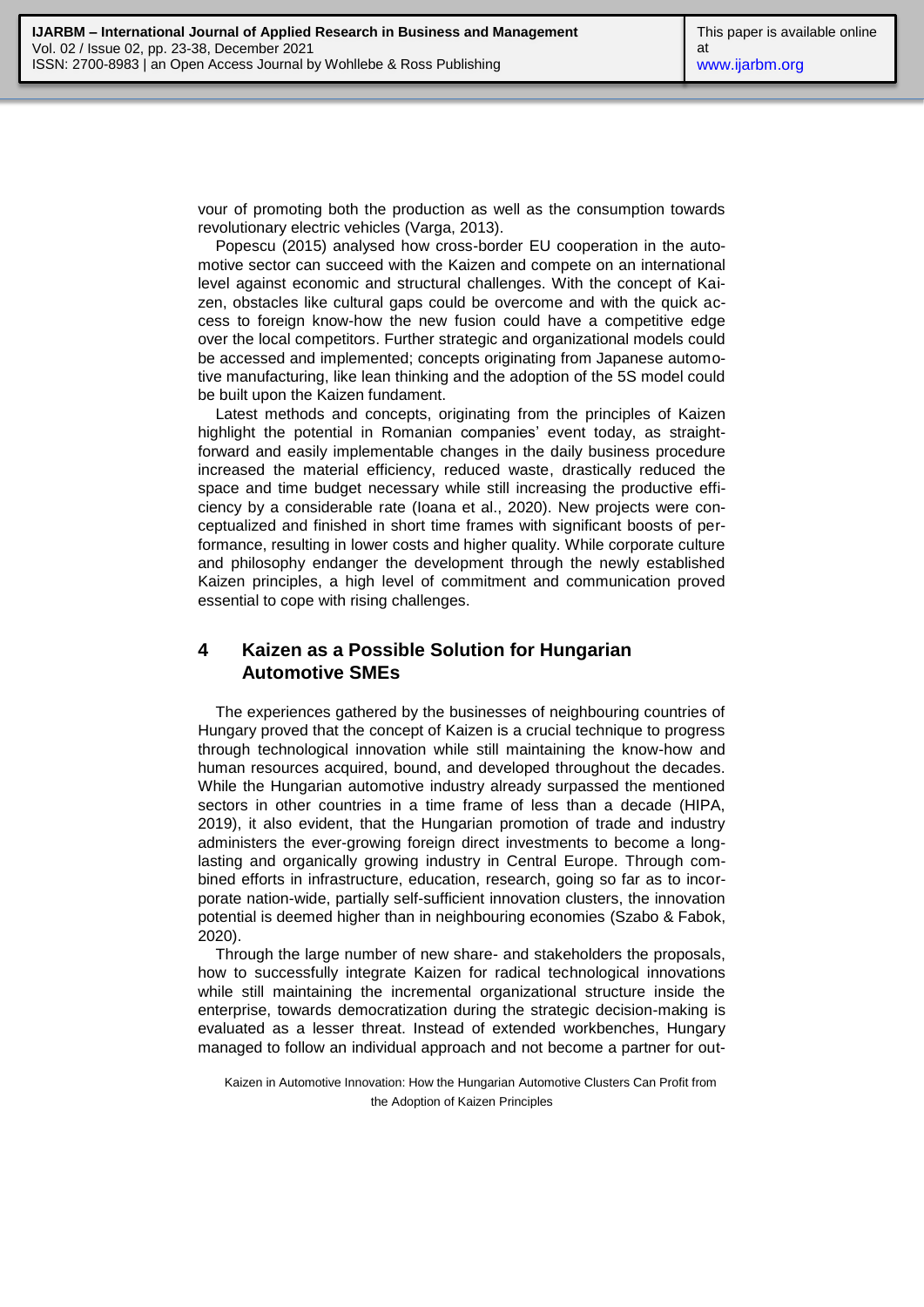sourcing through lost-cost labour alone, but rather an own, self-functioning part of the automotive supply chain, reaching so far, to develop and produce independently, and not just supply the German OEMs. Simultaneously the scale of manufacturing, research, and development outreach to all neighbouring countries, becoming an integral part of the European automotive industry.

Högelsberger et al. (2020) propose that a supply chain wide reorientation from inside out is only possible through a radical change in internal decision making. This approach embraces the direct interaction of all participants inside the company to allow change daily. The attribute of being a supplier might foster this development, if the SME is native in a specific technology, circumventing the danger of being replaced by its few customers. Becoming participants in a recently established industry, however, break up the traditional view on change and could further improve the innovation capability of Hungarian automotive SMEs. Moreover, modern supply chains rely on real time deliveries (Just-in-Time or Just-in Sequence concepts), to minimize inventory costs. Sudden disruptions, like the shortage of materials and labour, inside the manufacturing clusters have long lasting effects on the production plans of OEMs, forcing them to allow a certain co-determination from the SMEs (Ibn-Mohammed et al., 2021).

These mentioned unique selling propositions allow an adequate foundation for the implementation of Kaizen and complementing theories of lean management. Through combined efforts of innovation by the three main actors of innovation (Malerba & Mani, 2009) the Hungarian automotive suppliers can achieve higher value creation while consequently becoming leading in the research of innovation.

### **5 Summary and Conclusion**

The concept of Kaizen as an influential decision-making model in organization has been introduced and adapted by Japanese automotive manufacturers for decades now. Still, European competitors struggle to adequately incorporate incremental change management into their operating businesses. Still, radical innovation, mostly caused due to radical or disruptive technological invention, is seen as a huge threat to the current key resources like financial, know-how and human resource assets, that would potentially cease the company's operations permanently. The fear of failed investments, sunken costs and consequently the need for public Europe-wide stagnation effects hamper the adoption of radical advancements.

This paper identified that Kaizen could help stabilize the organizational framework, by allowing fast paced and emergent change and decisionmaking, while still being monitored and directed by the management. Through democratization in the strategic decision making, the know-how and support of all members of the organization structure are guaranteed, allowing multidisciplinary and aimed radical idea generation from the bottom of the company rather than the traditional top-down way of innovation. Addi-

Kaizen in Automotive Innovation: How the Hungarian Automotive Clusters Can Profit from

the Adoption of Kaizen Principles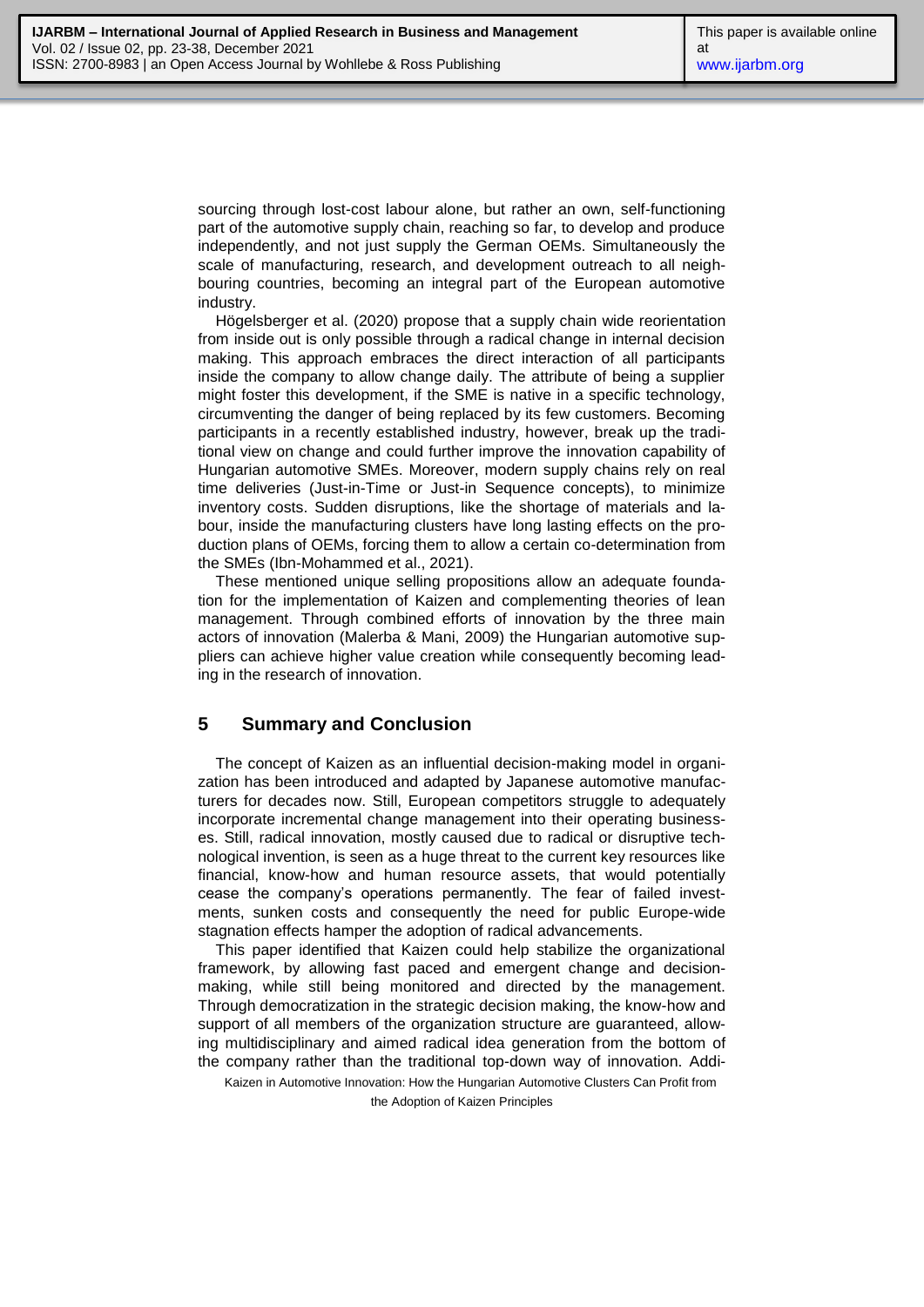tional small, but impactful changes, radical shifts in social, political, and economic changes can be absorbed and adopted faster and with reduced losses compared to traditional adaptation. These efforts result in a lower resource consumption, higher production efficiency and thereby in long-lasting internal cost-cutting.

Like their Western and Eastern neighbours Hungary invested heavily, both capital- and legislation-wise in the automotive sector, potentially facing devastating regression if not building up the necessary resilience and selfassurance to question the status-quo. However, in contrast to their European partners, Hungary managed to build up a partially self-sustaining industry, not solely relying on just supplying parts and services, but rather manufacturing frameworks, systems, and even final goods, sold, and shipped world-wide. Through this diversification the Hungarian automotive industry offers a unique potential of capturing radical innovation with the help of institutions, governmental support and the local society and thereby further complementing their product portfolio, rather than merely being an extended workbench.

Nonetheless, certain external aspects of the Central European automotive industry were not picked out as central themes and are considered as limitation of this paper. In particular the danger of further external financial pressure might take a heavy toll on the newly established industry in the Carpathian basin. Certain automotive brands already experiment with further costcutting projects, looking to move their bases of operation to Eastern locations like Turkey or Ukraine. Additionally, new competitors arise, as Chinese investments in automotive projects move to neighbouring regions like the Balkans, pursuing different strategic and technological approaches. Lastly, from an internal point of view, the high economic effects of afore mentioned automotive clusters overshadow the social and political costs and developments, which Hungary has gone through in the last decade. Thus, the overall innovation costs and yields need to be evaluated differently.

# **6 Authors**

**Laszlo Hammerl** is a Ph.D. student at the Magyar Agrár és Élettudományi Egyetem (MATE), formerly known as the Szent István University – Kaposvár Campus. His doctoral research focuses on the aspect of innovation in the German automotive industry and thereby evaluate, how hydrogen propulsion can become a meaningful alternative for customers in Central Europe.

**Dennis Weber** is a Ph.D. student at MATE and the scope of his research includes the applied artificial intelligence in the heavy industry in Germany.

**Anh Don Ton** is a Ph.D. student at MATE and has recently studied the interdependencies of cross-functional teams in terms of competition and cooperation (coopetition) in economic enterprises.

Kaizen in Automotive Innovation: How the Hungarian Automotive Clusters Can Profit from the Adoption of Kaizen Principles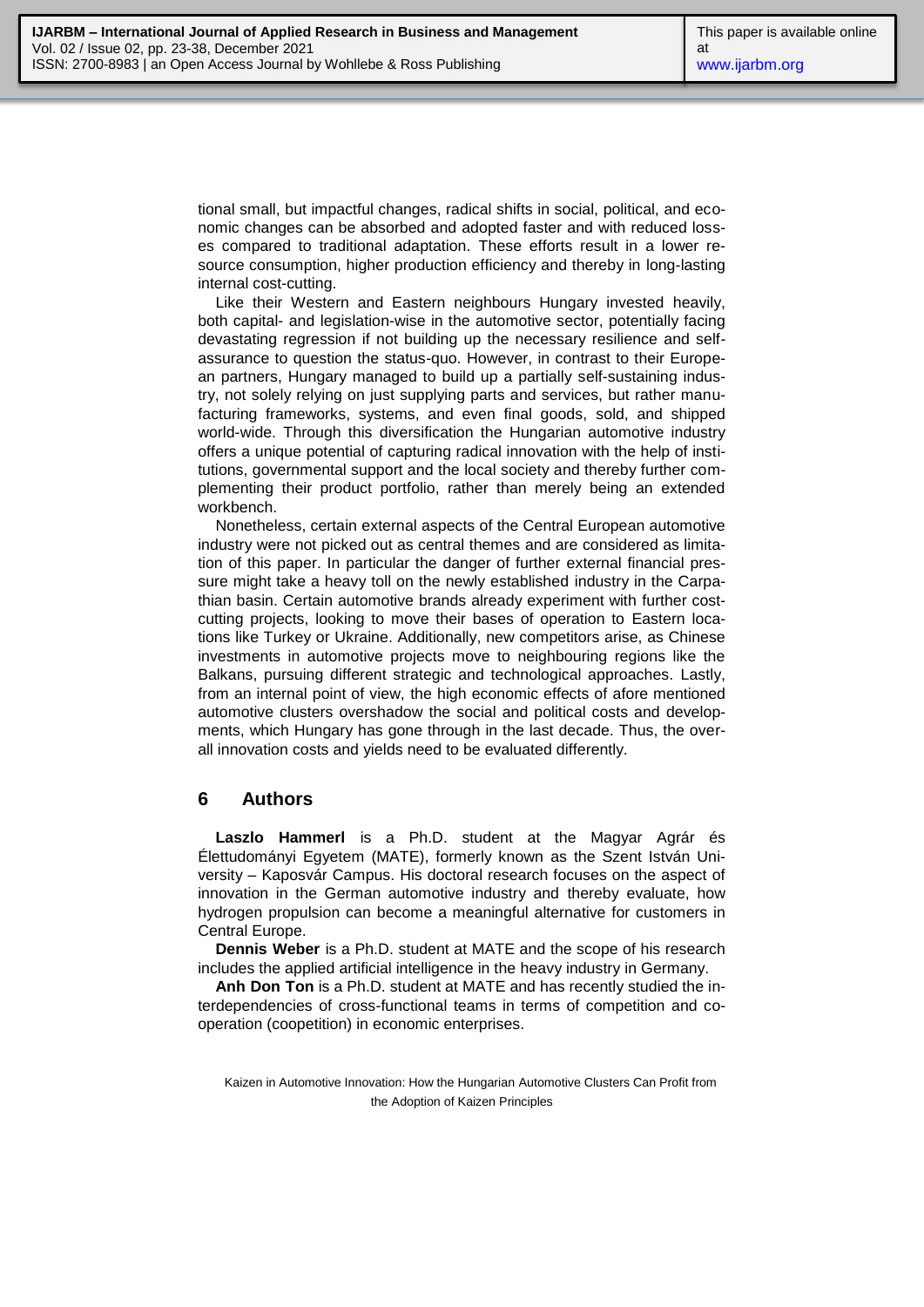# **7 References**

- Aoki, K. (2008). Transferring Japanese kaizen activities to overseas plants in China. *International Journal of Operations and Production Management*, *28*(6), 518–539.<https://doi.org/10.1108/01443570810875340>
- Audi Hungaria Zrt (n.d.). Motorenproduktion. Retrieved July 28, 2021, from <https://audi.hu/de/profil/motorenproduktion/>
- Bashkite, V., Karaulova, T., & Starodubtseva, O. (2014). Framework for Innovation-oriented Product End-of-life Strategies Development. *Procedia Engineering*, *69*, 526–535.<https://doi.org/10.1016/J.PROENG.2014.03.022>
- Bessant, J., & Francis, D. (1999). Developing strategic continuous improvement capability. *International Journal of Operations and Production Management*, *19*(11), 1106–1119.<https://doi.org/10.1108/01443579910291032>
- Brunet, A. P., & New, S. (2003). Kaizen in Japan: An empirical study. *International Journal of Operations and Production Management*, *23*(11–12), 1426–1446. <https://doi.org/10.1108/01443570310506704>
- Burnes, B. (2004). Emergent change and planned change Competitors or allies? The case of XYZ construction. *International Journal of Operations and Production Management*, *24*(9), 886–902. <https://doi.org/10.1108/01443570410552108>
- Chapman, R. L., Murray, P. C., & Mellor, R. (1997). Strategic quality management and financial performance indicators. *International Journal of Quality and Reliability Management*, *14*(4), 432–448.

<https://doi.org/10.1108/02656719710170675>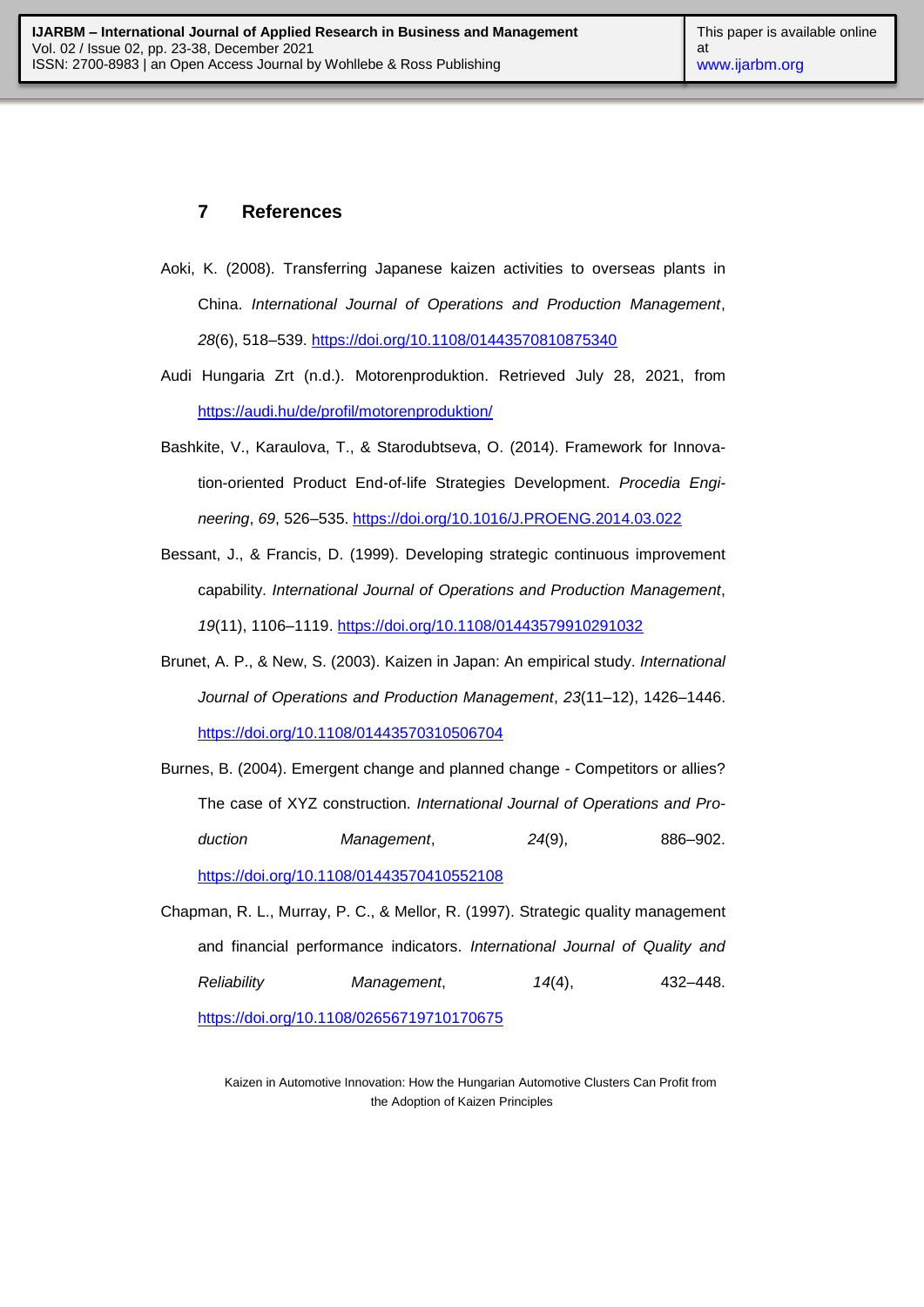Danieles, A. (2017). Evolution of cluster policy in Hungary - 2000-2020. Retrieved July 28, 2021, from [https://clustercollaboration.eu/news/evolution-cluster](https://clustercollaboration.eu/news/evolution-cluster-policy-hungary-2000-2020)[policy-hungary-2000-2020](https://clustercollaboration.eu/news/evolution-cluster-policy-hungary-2000-2020)

- de Meyer, A. (1998). Manufacturing operations in Europe: Where do we go next? *European Management Journal*, *16*(3), 262–271. [https://doi.org/10.1016/S0263-2373\(98\)00003-6](https://doi.org/10.1016/S0263-2373(98)00003-6)
- Dmytriiev, I. A., Shevchenko, I. Yu., Kudryavtsev, V. M., Lushnikova, O. M., & Zhytnik, T. S. (2019). The World Experience and a Unified Model for Government Regulation of Development of the Automotive Industry. PUBLIC POLICY AND ADMINISTRATION, 18(3), 46-58. <https://repository.mruni.eu/handle/007/16042>
- Doolen, T. L., van Aken, E. M., Farris, J. A., Worley, J. M., & Huwe, J. (2008). Kaizen events and organizational performance: A field study. *International Journal of Productivity and Performance Management*, *57*(8), 637–658. <https://doi.org/10.1108/17410400810916062>
- Helmold, M. (2020). *Lean Management and Kaizen*. Springer International Publishing. <https://doi.org/10.1007/978-3-030-46981-8>

HIPA, H. I. P. A. (2019). *Automotive Industry in Hungary*.<https://hipa.hu/main>

Ibn-Mohammed, T., Mustapha, K. B., Godsell, J., Adamu, Z., Babatunde, K. A., Akintade, D. D., Acquaye, A., Fujii, H., Ndiaye, M. M., Yamoah, F. A., & Koh, S. C. L. (2021). A critical analysis of the impacts of COVID-19 on the global economy and ecosystems and opportunities for circular economy strategies. *Resources, Conservation and Recycling*, *164*, 105169. <https://doi.org/10.1016/J.RESCONREC.2020.105169>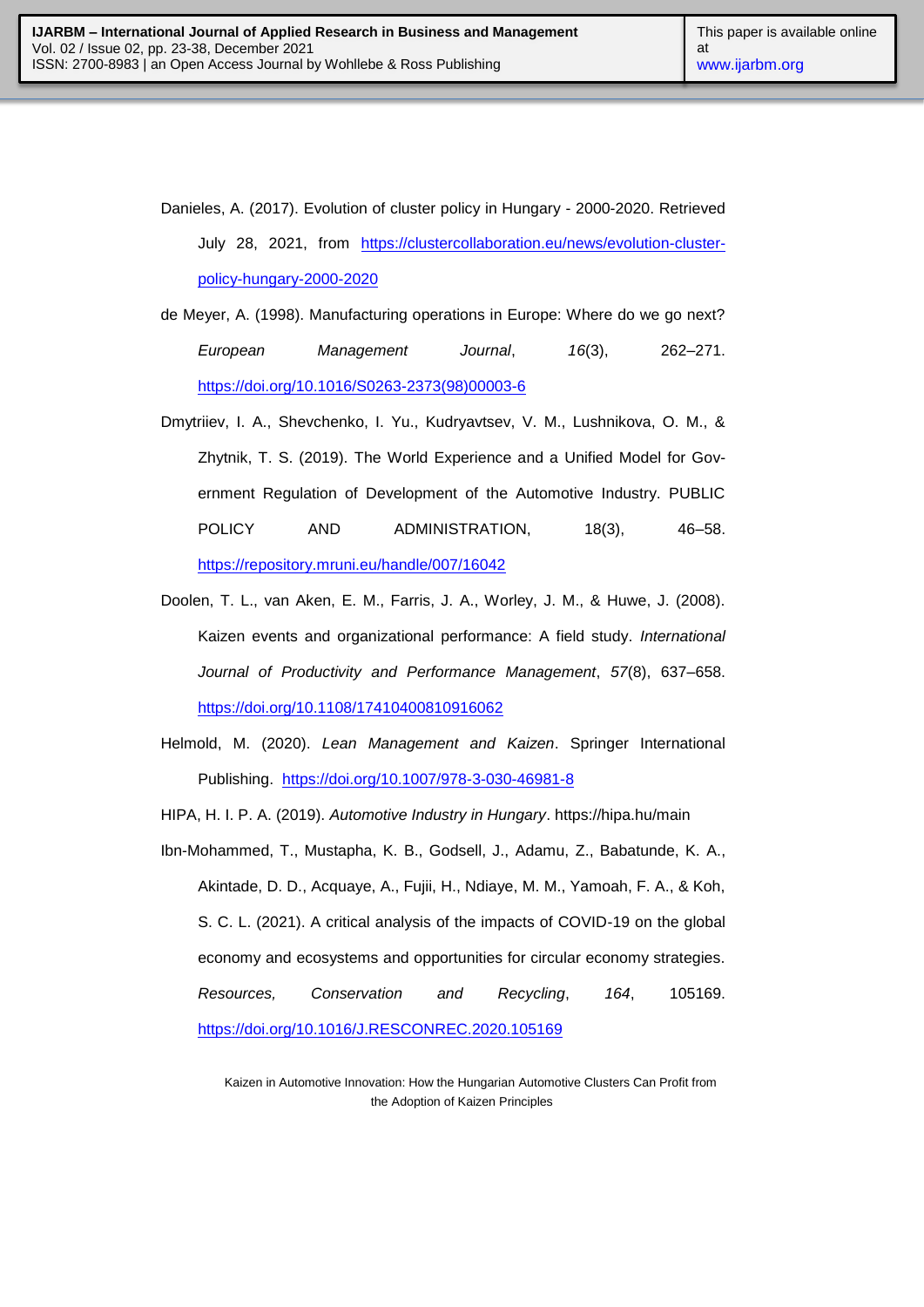- Ioana, A. D., Maria, E. D., & Cristina, V. (2020). Case Study Regarding the Implementation of One-Piece Flow Line in Automotive Company. *Procedia Manufacturing*, 46, 244–248. <https://doi.org/10.1016/J.PROMFG.2020.03.036>
- Kshirsagar, Manoj & Teli, Shamanand & Gaikwad, L. & Dept, Engg & Scoe, & Kharghar, Navi & Mumbai, & Maharashtra, & Professor, Asst & Engg, Mech & Dept, & Bvcoe, & Belpada, Navi. (2014). Analyzing Supplier Selection with Lean Philosophy: A Review. 2. 70-75.
- Ludwig, C., & Simon, H. (2019). *Solidarität statt Standortkonkurrenz. Transnationale Gewerkschaftspolitik entlang der globalen Automobil-Wertschöpfungskette* (pp. 198–212).
- Ma, S., Hofer, A. R., & Aloysius, J. (2021). Supplier dependence asymmetry and investment in innovation: The role of psychological uncertainty. *Journal of Purchasing and Supply Management*, 27(2), 100674. <https://doi.org/10.1016/J.PURSUP.2021.100674>
- Malerba, F., & Mani, S. (2009). *Sectoral Systems of Innovation and Production in Developing Countries*. Edward Elgar Publishing. <https://doi.org/10.4337/9781849802185>
- Pichler, M., Krenmayr, N., Schneider, E., & Brand, U. (2021). EU industrial policy: Between modernization and transformation of the automotive industry. *Environmental Innovation and Societal Transitions*, 38, 140–152. <https://doi.org/10.1016/J.EIST.2020.12.002>
- Popescu, D. (2015). Kaizen-driven approach while managing industrial projects. A scandinavian company succeeds in Eastern Europe. *Management and Pro-*

Kaizen in Automotive Innovation: How the Hungarian Automotive Clusters Can Profit from the Adoption of Kaizen Principles